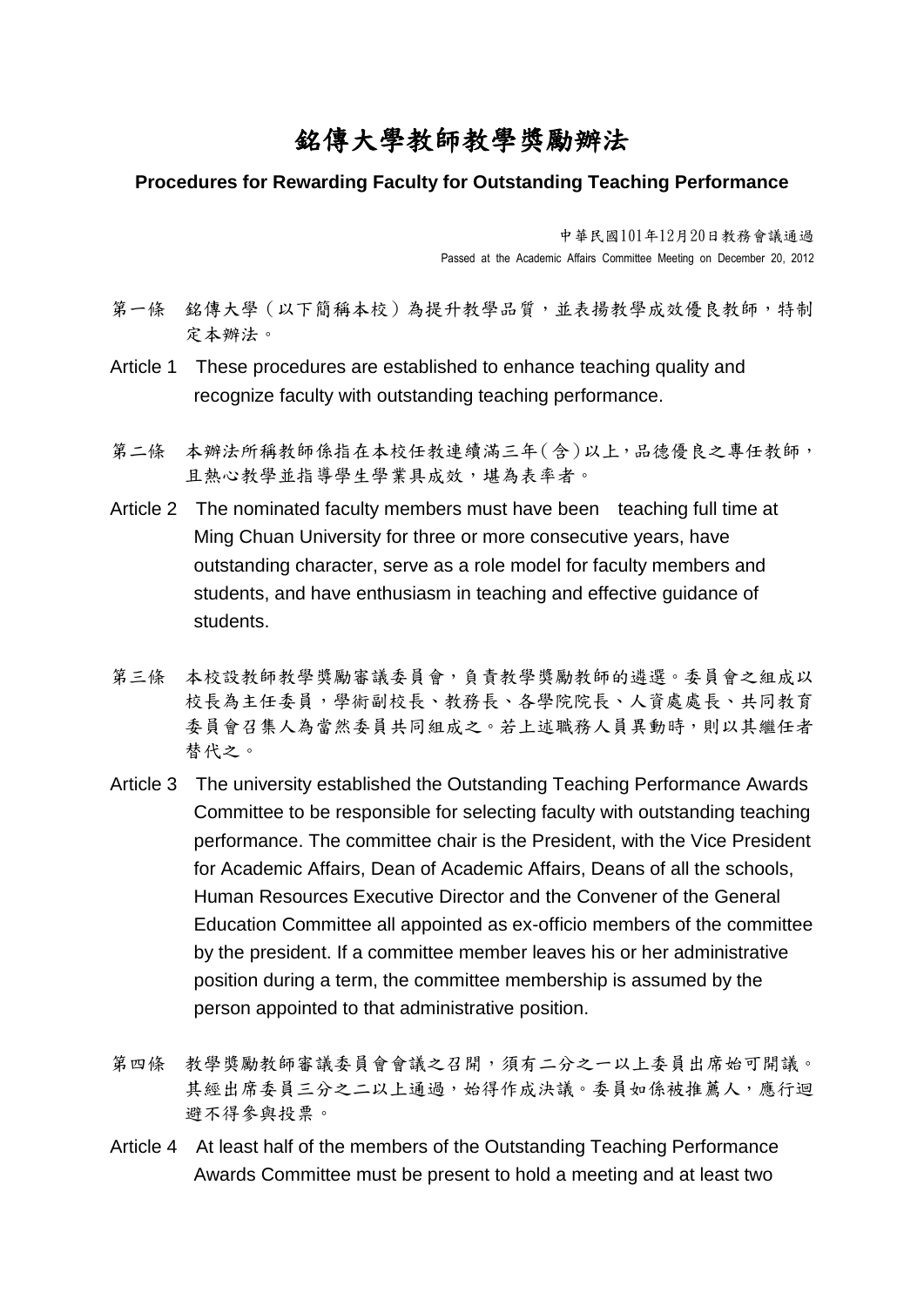thirds of the members present must be in agreement to pass a recommendation. If a committee member becomes a candidate for an award, he or she should leave the discussion room during that part of the meeting.

- 第五條 獎勵種類分為「教學傑出獎」、「教學特優獎」以及「教學優良獎」三類,獲獎 者除公開表揚外,並頒發獎狀(牌)及獎金。「教學傑出獎」獎金新台幣伍萬 元整,「教學特優獎」獎金新台幣貳萬元整,「教學優良獎」獎金新台幣壹萬元 整。但獲獎之教師,於頒獎時如未擔任本校專任教師者,應取消其獲獎資格, 並繳回相關獎勵金。獲獎教師之名額增減,得視當年度教學卓越及本校經費決 定之。
- Article 5 The awards are categorized as Meritorious Teaching Award, Teaching Excellence Award, and Outstanding Teaching Award. The award recipients will be publicly recognized and be given a certificate (medal) and bonus. The bonus for the Meritorious Teaching Award is fifty thousand New Taiwan Dollars (50,000 NTD), for the Teaching Excellence Award is twenty thousand (20,000 NTD), and for Outstanding Teaching Award is ten thousand (10,000 NTD). However, anyone who does continue as a full-time faculty member in the year of being awarded is disqualified from receiving the award and should return the certificate and bonus. The award recipient quota is based upon the current academic year's Strive for Excellence budget and available university funds.
- 第六條 本辦法之獎勵每學年舉辦一次,「教學傑出獎」名額以三位為限,「教學特優獎」 名額以十位為限,「教學優良獎」名額以全校專任教師百分之五為限。教學傑 出教師於獲獎五年後始得再提出教學獎勵申請,教學特優教師與教學優良教師 三年內不得申請同級教學獎勵(含以下)。連續三次獲得教學傑出獎教師,列為 「終身教學傑出教師」,嗣後不再推薦,並刊載本校校刊,登錄其優良事蹟永 久陳列於校史室。
- Article 6 The awards are presented once each academic year. Awardees are limited to three for the Meritorious Teaching Award, ten for the Teaching Excellence Award, and up to five percent of the full-time faculty members for the Outstanding Teaching Award. Award recipients may re-apply for outstanding teaching performance recognition five years after being awarded for the Meritorious Teaching Award and those of the Teaching Excellence Award or the Outstanding Teaching Award recipient are restricted for application within three years upon being awarded. Anyone who is a Meritorious Teaching Award recipient three consecutive times may not be further nominated, but will be recognized as a Lifetime Meritorious